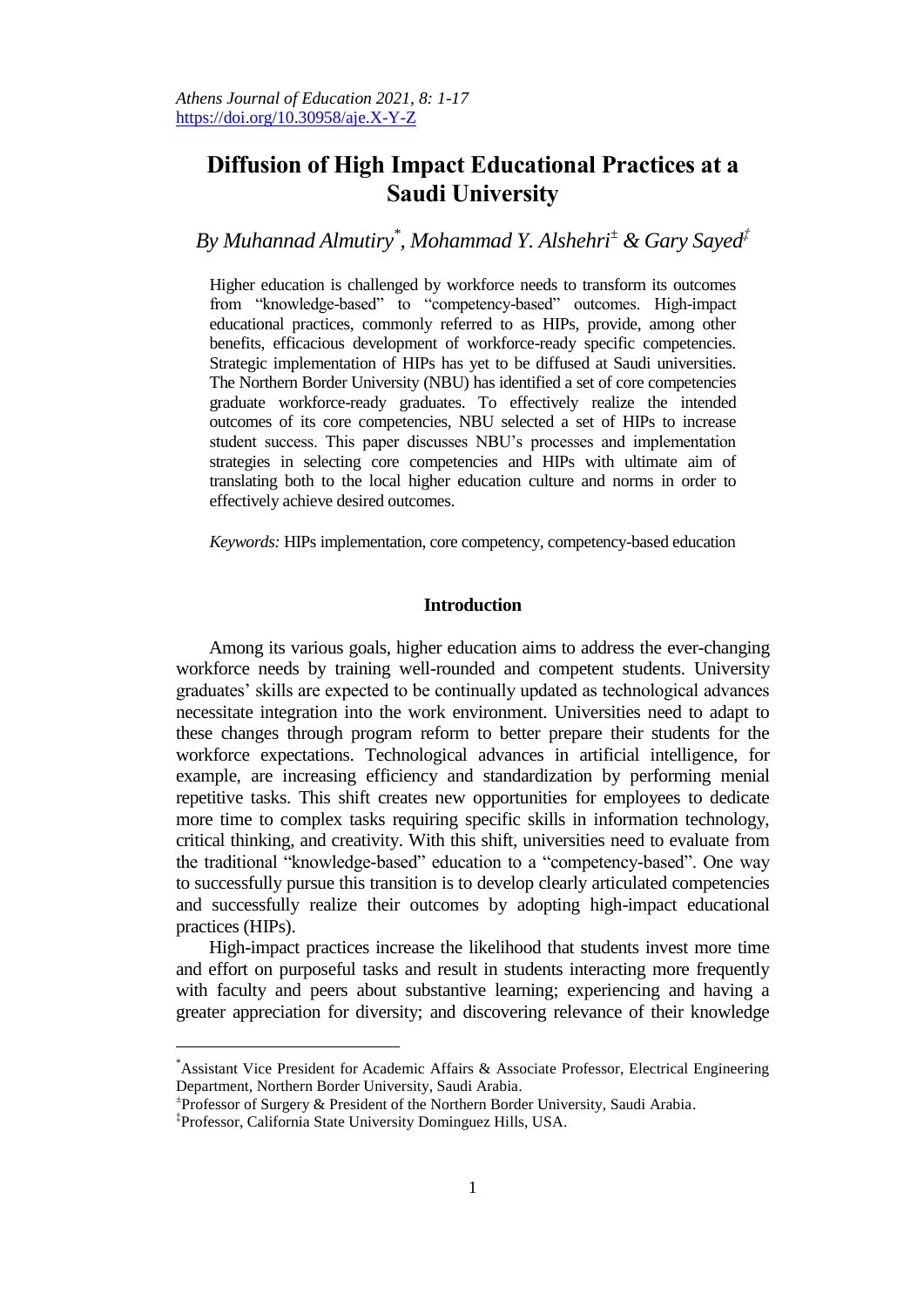through real-world applications (Kuh, 2008; Brownell, 2009a; National Survey of Student Engagement, 2007; Hansen, Chism, & Trujillo, 2012). These activities likely contribute to the increase in student retention and graduation rates and enhanced positive attitudes towards college, faculty, learning, and students observed at universities implementing HIPs. Such practices have been especially useful for first-year experience program and of particular benefit to low performing students. Nationwide figures for freshman curricular initiatives in the USA indicate that freshman seminars are provided in between 58% and 80% of two-year institutions and 73% to 90% of four-year institutions (Koch, Griffin, & Barefoot, 2014; Young, Hopp, & National Resource Center for the First-Year Experience and Students 2014).

Focused HIPs have been used to achieve desired learning outcomes, improve critical thinking and communication skills, and increase engagement in deep learning, which speaks to their effectiveness and importance (Kuh, 2008; COMEVO, 2018). After adopting a set of university-wide core competencies, Norther Border University (NBU) became the first Saudi institution of higher education to follow the lead of numerous world-class American and British universities that adopted HIPs.

# **Higher Education in Saudi Arabia**

In the past two decades, higher education in Saudi Arabia has massively expanded from eight to its current 40+ universities. As part of Vision 2030 strategic plan, Saudi higher education is prioritizing program reform to respond to workforce needs. As the country's need for well-trained workforce expands with the addition of new industrial sectors to diversify Saudi economy and technology, so does expectations of its higher education system (Kingdom of Saudi Arabia, 2016; Oxford Business Group, 2015; Alharbi, 2016).

Graduating a world-class workforce creates opportunity for competing in the global marketplace. Numerous world-class universities located within thriving economies implemented a variety of specific core competencies and HIPs allowed cultivating national talent, attracting resources, and establishing favorable governance (Salmi, 2009). Adopting a strategic vision that focuses on developing specific core competencies and implementing focused high-impact educational practices can help Saudi universities overcome major challenges in building successful programs tailored to the needs of the present and future labor market and achieving its national strategic goals (Alharbi, 2016; Alabdulmenem, 2016)*.*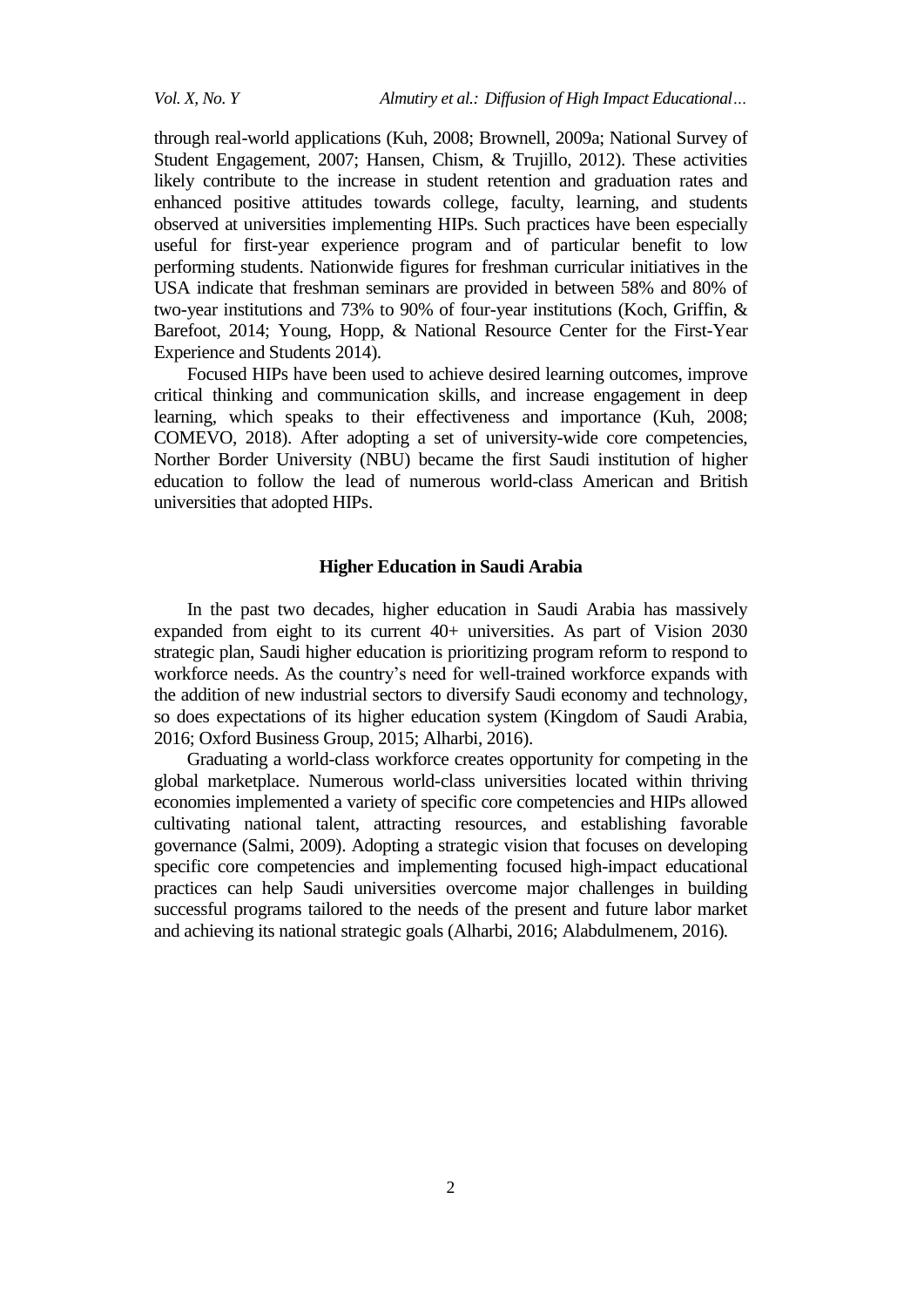#### **HIPs at Saudi Universities**

Saudi Arabian universities, like their peers worldwide, are pressured to meet students', employers' and other external stakeholders' expectations. Successfully teaching a designated curriculum, devoid of real-world practices and experiences, is an outdated paradigm for achieving competence and workplace readiness. Students are eager to be equipped with both knowledge and experiences that make them attractive candidates in the current competitive workforce environment. Simultaneously, employers are seeking competent and agile employees who can adapt and quickly become productive employees.

Universities are responding by transforming their programs and implementing educational strategies such as HIPs, which are proving to be successful as seen in various world-class institutions (Kuh, 2008). Saudi Arabia is undergoing a major reform with the adoption of its national strategic plan known as the Vision-2030. As part of this strategy, one of the national aims is to operate top-tier programs. To achieve this national goal of harboring top-tier programs that graduate workforce ready students, NBU has become the first Saudi university to implement HIPs to our knowledge. It is transforming its programs to ensure graduates' workforce readiness by implementing select HIPs such as: common intellectual experiences, learning communities, first year seminars, and undergraduate research.

## **Northern Border University, Its Challenges and Solutions**

Northern Border University is a regional comprehensive public university located in north of Saudi Arabia. It consists of 16 colleges, four campuses and enrolls approximately 15 thousand undergraduate students, the majority are females. After a major internal and external survey, NBU determined that its students' competencies and the regional workforce needs to be more aligned with the workforce directions. It also learned of students increment participation in extracurricular activities designed for attaining specific core competencies. The institution's programs have been structured as traditional lecture-style teaching, which focused on professors and their assistance to students to improve performance, but lacked opportunities to aid students in refining their skills.

NBU's new strategic plan adopts a new vision for the university. It transforms the themes of teaching and learning. To fulfill the new vision, NBU has identified core competencies each student should acquire prior to graduation and has selected specific HIPs to implement to develop those core competencies. The core competencies will align with the regional workforce needs based on employer surveys and NBU values. HIPs will incorporate skill-development activities (e.g., presentations, research, etc.) into the curriculum.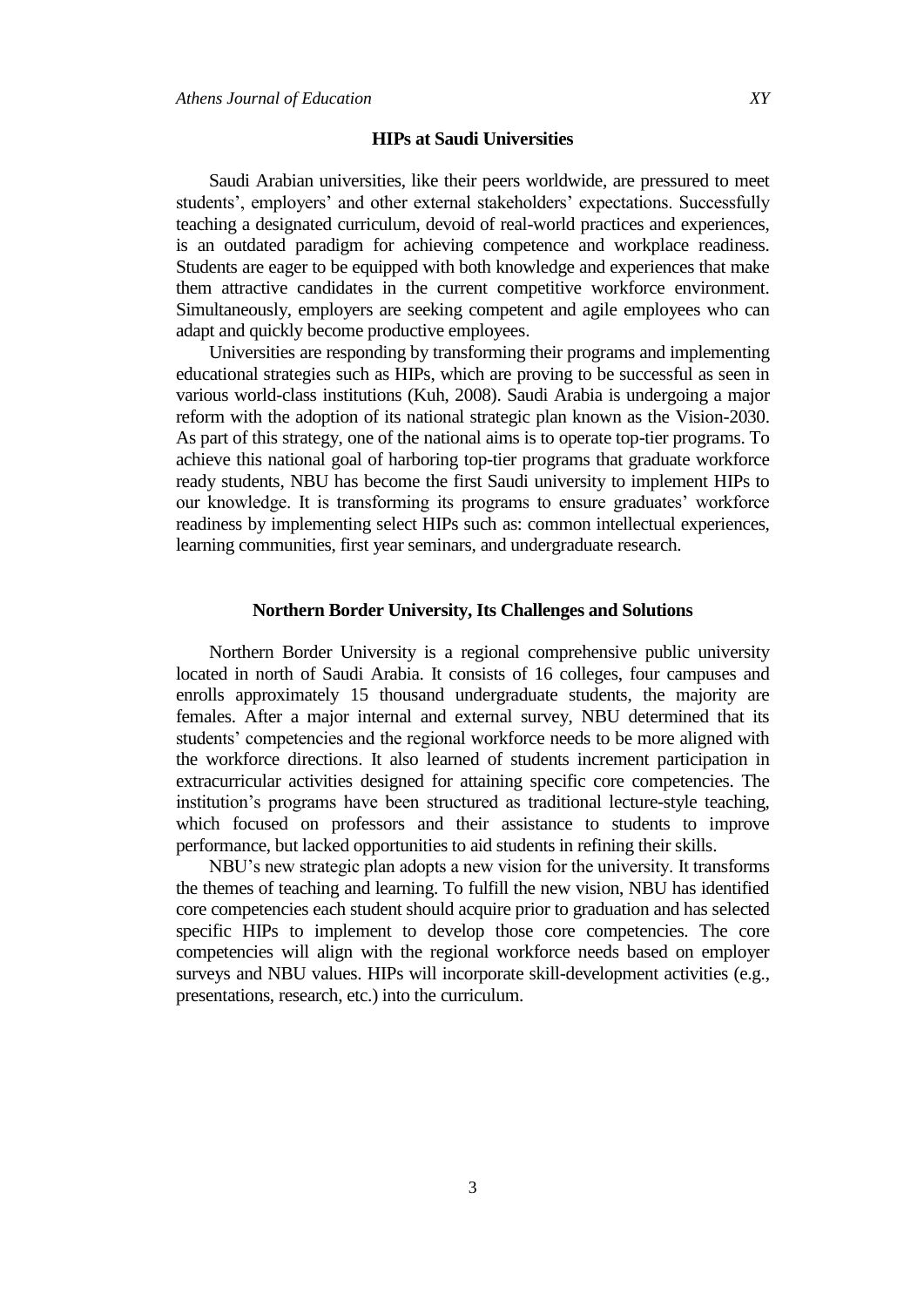#### **Institutional Core Competencies**

The NBU core competencies follow the Saudi Arabian Qualification Framework (SAQF). The SAQF uses 10 level descriptors to aid programs in the design and development of requirements and provide a scheme for comparing and matching learning outcomes and performance criteria. The levels are differentiated by the depth of knowledge, skills and competence acquired at different tiers of the education system: general education (levels 1-3), technical and vocational training (levels 3-7), and higher education (levels 5-10), which all contribute towards lifelong learning. To better match its graduates workforce skills and competencies with its local employers', NBU surveyed leaders of local employment sectors to identify the regional labor market needs and understand the key qualities employers look for in prospective employees. The survey included assessment of strengths and weaknesses of the current workforce and identified employee competencies of highest importance. The assessment resulted in 24 competencies, which were grouped into five dimensions: communication, organization, cognitive skills, creativity, and social responsibility (Table 1).

| $\bullet$ 1,01 then $\bullet$ 5 here: 1,10 group of $\sim$ then<br><b>Dimensions</b> | <b>Competencies</b>                |
|--------------------------------------------------------------------------------------|------------------------------------|
| Communication                                                                        | Leadership and people management   |
|                                                                                      | <b>Communication skills</b>        |
|                                                                                      | Influencing                        |
|                                                                                      | Networking and Influencing ability |
| Organizing                                                                           | Time management                    |
|                                                                                      | Organizational ability             |
|                                                                                      | Problem-solving capacity           |
|                                                                                      | Planning skills                    |
|                                                                                      | Business management skills         |
| Cognitive                                                                            | Industry knowledge                 |
|                                                                                      | Language skills                    |
|                                                                                      | Finance knowledge                  |
|                                                                                      | Technology skills                  |
|                                                                                      | Digital literacy                   |
| Creativity                                                                           | Creative                           |
|                                                                                      | Inspiring                          |
|                                                                                      | Challenging                        |
|                                                                                      | Innovation orientation             |
|                                                                                      | <b>Critical Thinking</b>           |
|                                                                                      | Entrepreneurial                    |
| Social Responsibility                                                                | Responsible                        |
|                                                                                      | Volunteering                       |
|                                                                                      | Civic and National Identity        |
|                                                                                      | Collaborative                      |

*Table 1.* Dimensions and Competencies Surveyed for Importance in the Workforce in the Northern Border Region of Saudi Arabia

NBU found that employers considered all dimensions important with the cognitive and organizing dimensions as most valuable and creativity least vital. Employers expressed that technology proficiencies and problem-solving were the competencies most highly required in the current workforce, whereas time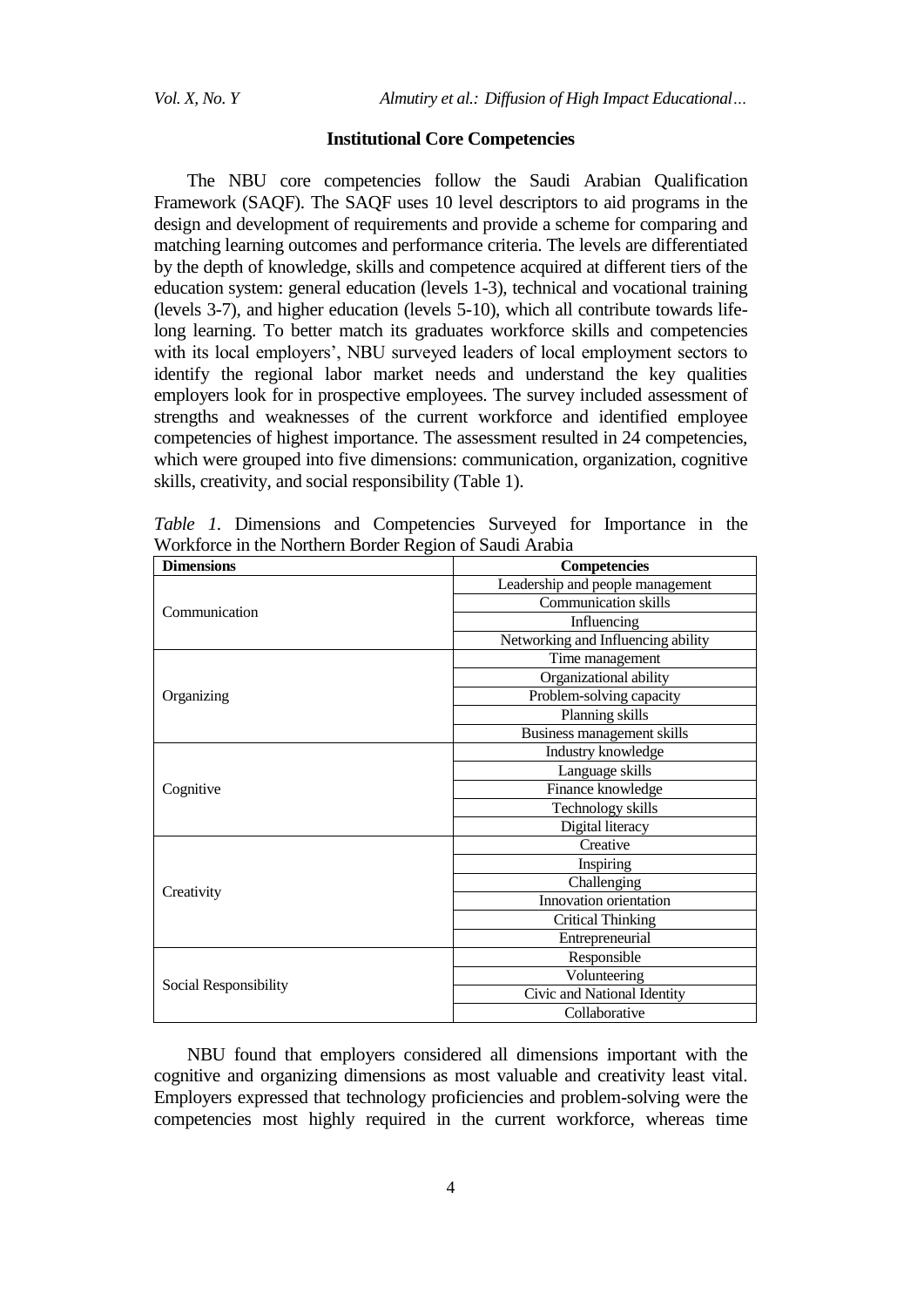management, language skills, and volunteering were the least demonstrated. Based on SAQF, its survey result, and university goals, NBU selected seven core competencies as its top priority: effective oral and written communication in Arabic and English, digital and information literacy, critical thinking, citizenship and national identity, self-motivated professionalism, networking and group interaction, and entrepreneurship.

# **Selection of High-Impact Educational Practices**

High-impact activities ask students to engage in genuine learning experiences, allowing them to apply the knowledge garnered from classroom lessons to practical problems and scenarios in their communities and campuses. By interacting with their peers and faculties, and learning in "real life" situations, it becomes more likely that a greater level of diversity will be encountered, promoting fresh ways of thinking about unfamiliar circumstances. High-impact activities are a good way of allowing students to reach crucial learning goals by receiving feedback regarding how well they performed, which allows them to make adjustments to their behaviors, acquire new knowledge, build their characters, and develop new skillsets.

NBU selected a set of HIPs for implementation based on their alignment with its strategic themes, likely effectiveness towards students' attainment of the core competencies, feasibility and resource availability, anticipated faculty interest and suitability to local practices and culture. NBU assessed faculty and student participation in diverse university activities to understand level of engagement and current norms. The HIPs described by Kuh were categorized based on their expected influence on each core competency and on results observed at universities in the US and UK. NBU also evaluated faculty qualifications and expertise, curriculum, university capabilities, infrastructure, and conducted community and student surveys. Additionally, unique characteristics of NBU and the local culture influenced the selection of HIPs. Certain HIPs strategies are unlikely to be effective or accessible for all students due to the cultural perspective. Four HIPs were chosen for implementation at NBU: common intellectual experiences, learning communities, first year seminars, and undergraduate research.

*Common Intellectual Experience:* The concept of the "core" curriculum has undergone an evolution into a number of different interpretations in modern education, e.g., a group of compulsory shared courses or vertically-structured general education programs that incorporate high-level integration studies and/or compulsory involvement with learning communities. Such programs frequently offer a combination of broad-brush thematic elements and various curricular/co-curricular opportunities (Kuh, 2008).

*Learning Community:* The central aim of the learning community is to promote integrated learning outwith specific course learning and to ask students to address crucial questions that have import beyond the academic world. Students may enroll in groups for two or more courses with common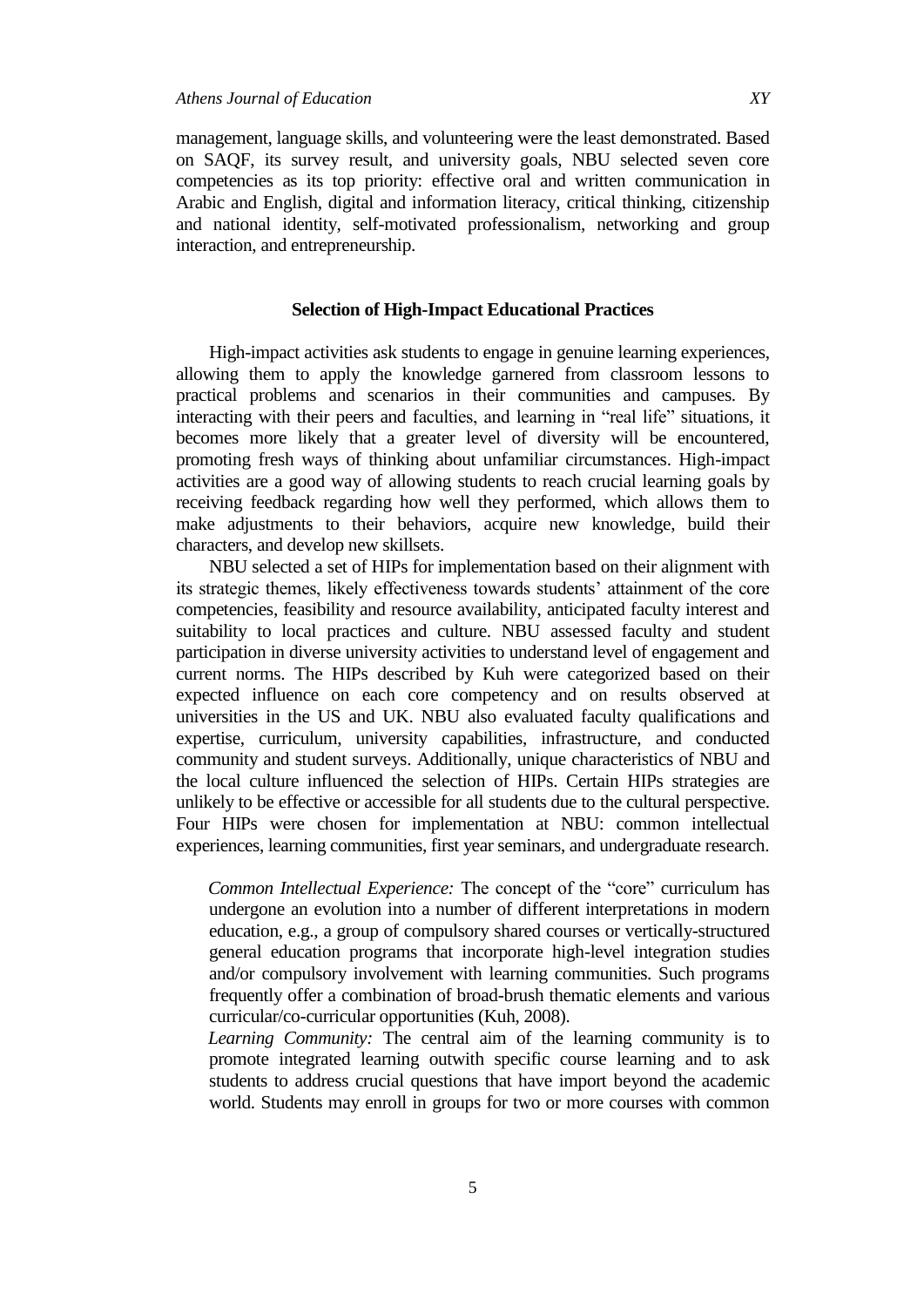themes, working closely together and with education professionals. These learning communities may undertake explorations of shared topics or materials from the perspective of various disciplines. Some may deliver links between professional subjects and the liberal arts, while others incorporate service-learning (Kuh, 2008).

Learning communities form links between a minimum of two cohorts via a common theme; often, sufficient courses can be linked to fill out student schedules for a semester. Learning communities help students to transition into a college education and assist students from underrepresented groups in identifying as learners, promoting a feeling of inclusion. Such communities can also be influential in a number of desirable educational outcomes, including developing ethics and values, civic engagement, integrated thinking, and general intellectual development (Brownell & Swaner, 2009a).

*First Year Seminars:* First-year seminars implement regular meetings between students and faculty. The most valuable freshman experiences are those that have a robust focus on collaboration and learning, information literacy, frequent writing, and critical inquiry, along with other skills that make students more competent both intellectually and practically. Freshman seminars encourage students to discuss the most important questions of their time, supported by the research of faculty members (Kuh, 2008). Students engaging in freshman seminars have a greater likelihood of regarding the campus as somewhere that offers them support; additionally, they will know more about the resources available on campus and will develop superior time management to those who do not engage with such seminars (Brownell  $\&$ Swaner, 2009b).

*Undergraduate Research*: Numerous universities and colleges now offer students from every discipline the opportunity to participate in research. This is most common within scientific subjects. With robust NBU encouragement, scientists are reformulating their curricula to form connections between central concepts and student investigations and to encourage students to participate in systematic investigations/research. The aim is that students should become involved in addressing unresolved questions, undertaking empirical observations, working with the latest technology, and experiencing the intellectual stimulation that results from addressing significant issues (Kuh, 2008). In comparison to those who did not participate in research, undergraduates who do have a higher likelihood of continuing their education by entering graduate school, generally feel that their education as a whole was more fulfilling, and are more skilled in terms of research and problem-solving (Brownell & Swaner, 2009a).

Demonstrated by other universities, these activities increase student retention, modestly improve student performance, and expose students to diverse experiences and forms of learning, which will lead to successful attainment of core competencies to fuel the future workforce (Kuh, 2008; Brownell  $\&$  Swaner, 2009b).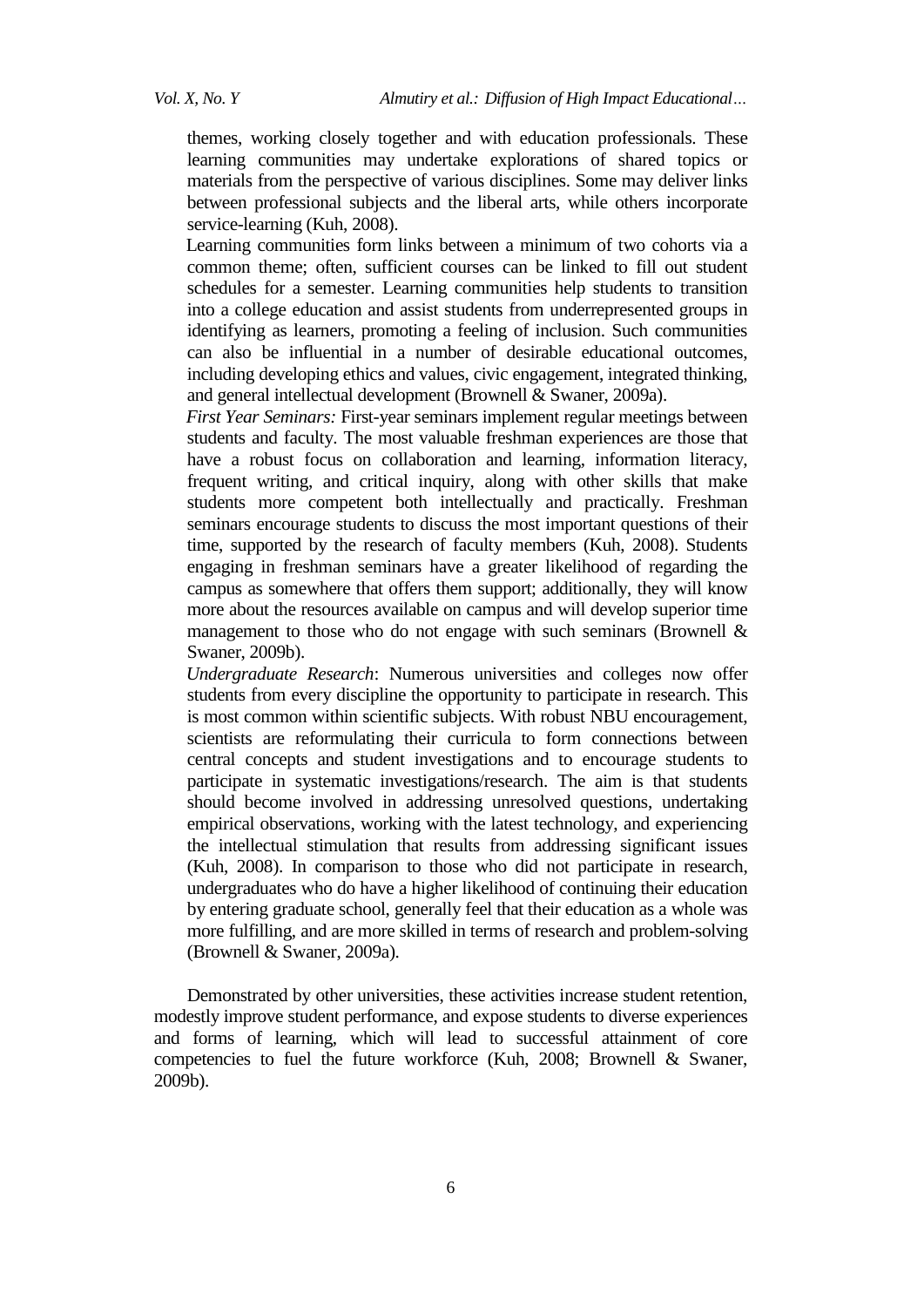# **Implementation and Sustainability**

NBU will pilot HIPs with the incoming freshman class of two colleges: Engineering  $-150$  male students  $-$  and Nursing  $-60$  female students. Gender segregation is enforced in universities throughout Saudi Arabia, including NBU, and it is imperative to launch and evaluate these programs for both males and females as they will all contribute to the future workforce. Within the first and second semester, courses that will integrate HIPs include English, Thinking Skills, Communications Skills, and Computer Skills.

Implementing HIPs requires an abundance of resources including a considerable investment of money and time from committee members, faculty, and staff. The willingness of faculty members to participate in new programs and change the current teaching standard – from an instruction paradigm to a learning paradigm – are equally important as the program logistics (White, 2018; Dedman, 2018; Finley & Kuh, 2016). Here, we describe implementation tactics found throughout the literature and from higher education institutions.

Implementing HIPs involves establishing a program framework, developing assessment tools, engaging and training faculty and staff across disciplines, and increasing awareness among students (White, 2018; Brownell & Swaner, 2009b). These activities require thoughtful strategic planning that accounts for the unique culture and specific goals of the university and region, where critical activities for implementing HIPs include:

- 1. Setting measurable goals for each HIP and for the collection of HIPs (Moon et al. 2013; AACU, 2015; Buyarski & Landis, 2014).
- 2. Developing a framework as a resource guide for faculty and staff, revising the guide periodically to ensure smooth transitions between program iterations, and distributing the guide to faculty and staff (Brownell & Swaner, 2009b).
- 3. Forming external and internal partnerships for training, learning, and campus-wide impact; identifying, engaging, and training faculty and staff across disciplines to ensure smooth adoption and revisions of programs (White, 2018; Kinzie, 2011).
- 4. Developing assessment tools and an assessment schedule that can be used to evaluate the progress towards each goal, at the program-level and university-level, and to revise the programs as needed (Finley & McNair, 2013; Kuh, 2012).

Goals for HIPs individually and collectively should be established to optimize program design (Fink & Fink, 2016); different designs of the same HIP can be more effective for different outcomes. For example, first year seminars that are one contact hour per week are sufficient for introducing students to policies and practices, but are not as effective as two-contact hour seminars for improving time management or increasing student-faculty interactions (Brownell & Swaner, 2009a). NBU's goal is for all students to acquire the selected core competencies. Assessment of the HIPs will be centered on the essential core competencies; staff,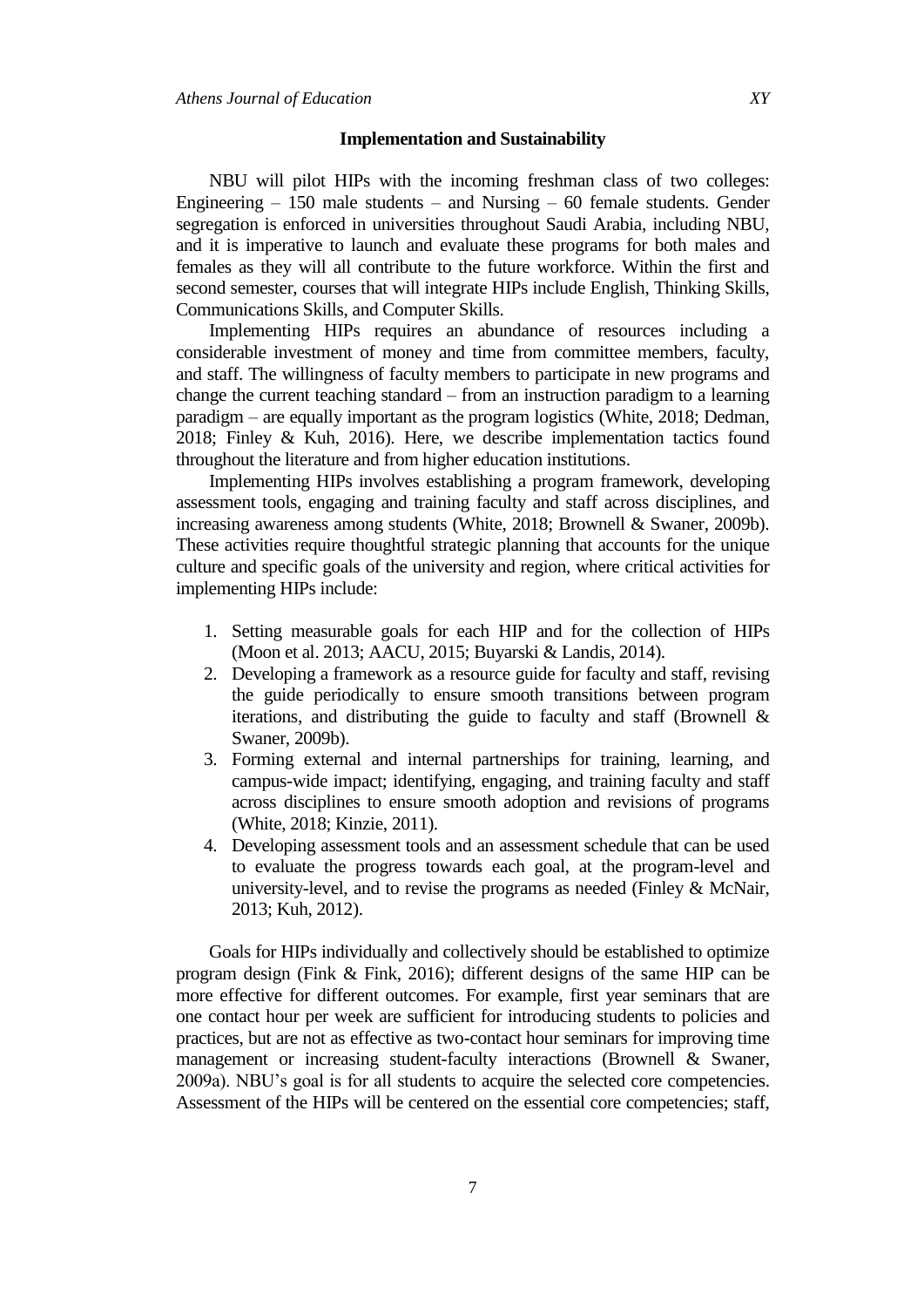*Vol. X, No. Y Almutiry et al.: Diffusion of High Impact Educational…*

faculty, and student feedback will be employed. Besides, development of the HIPs will involve NBU considering the eight conditions responsible for student engagement at high levels and HIP benefits being achieved (Kuh, O'Donnell, & Reed, 2013), these being:

- Suitably high level of performance expectation.
- Students investing significant effort/time for extended periods.
- Students interacting with peers and faculty regarding substantive issues.
- Students experiencing high levels of diversity.
- Students receiving feedback that is constructive, frequent, and timely.
- Students receiving regular structured opportunities for reflecting on and integrating their learning.
- Students having the opportunity of discovering how relevant their learning is by applying it in real-world scenarios.
- Students are publicly demonstrating their competencies.

Not every HIP needs to fulfill all these conditions, but those designing the programs should recognize each condition when creating strategic plans and implementing program assessments.

HIPs are most successful through cycles of launch, measure, and learn, similar to the lean manufacturing model. This requires frequent assessment of the program, which enables productive iterations to improve the programs and experiences for students and faculty. Additionally, establishing a framework as a resource guide increases program sustainability by increasing information accessibility for faculty and staff to efficiently accept and implement changes. This is especially important if those faculty and staff are responsible for key tasks within the HIPs, such as providing feedback and assessments as an undergraduate research mentor, or if they are new to the institution or program (Kuh, O'Donnell, & Reed, 2013; Sandeen, 2012).

Faculty and staff engagement and training is essential to the success of the programs (McNair & Albertine, 2012; Kezar & Holcombe, 2017). Faculty and staff need to know what is expected of them, how to integrate new teaching practices or topics into their classroom, and what assessment tools and resources are available to them (Kezar & Holcombe, 2017). NBU has formed partnerships with universities that have successfully implemented and sustained HIPs to learn from their experience and leverage their expertise to train the NBU faculty. External and internal key partners and stakeholders of the university should be identified and their specific roles and contributions toward the design and implementation of a specific HIP should be understood.

Student, faculty, and employer decision-making are influenced by assessments on knowledge, skills, and abilities. Assessment practices are becoming increasingly complex evolving from traditional exams to capstone projects and feedback from faculty and students. Program assessment can be labor intensive and complex, but is crucial for understanding if programs are modeling best practices and meeting institutional and national goals, as well as meeting the needs of the students (Einbinder, 2018). Traditional tests are useful, but cannot assess certain outcomes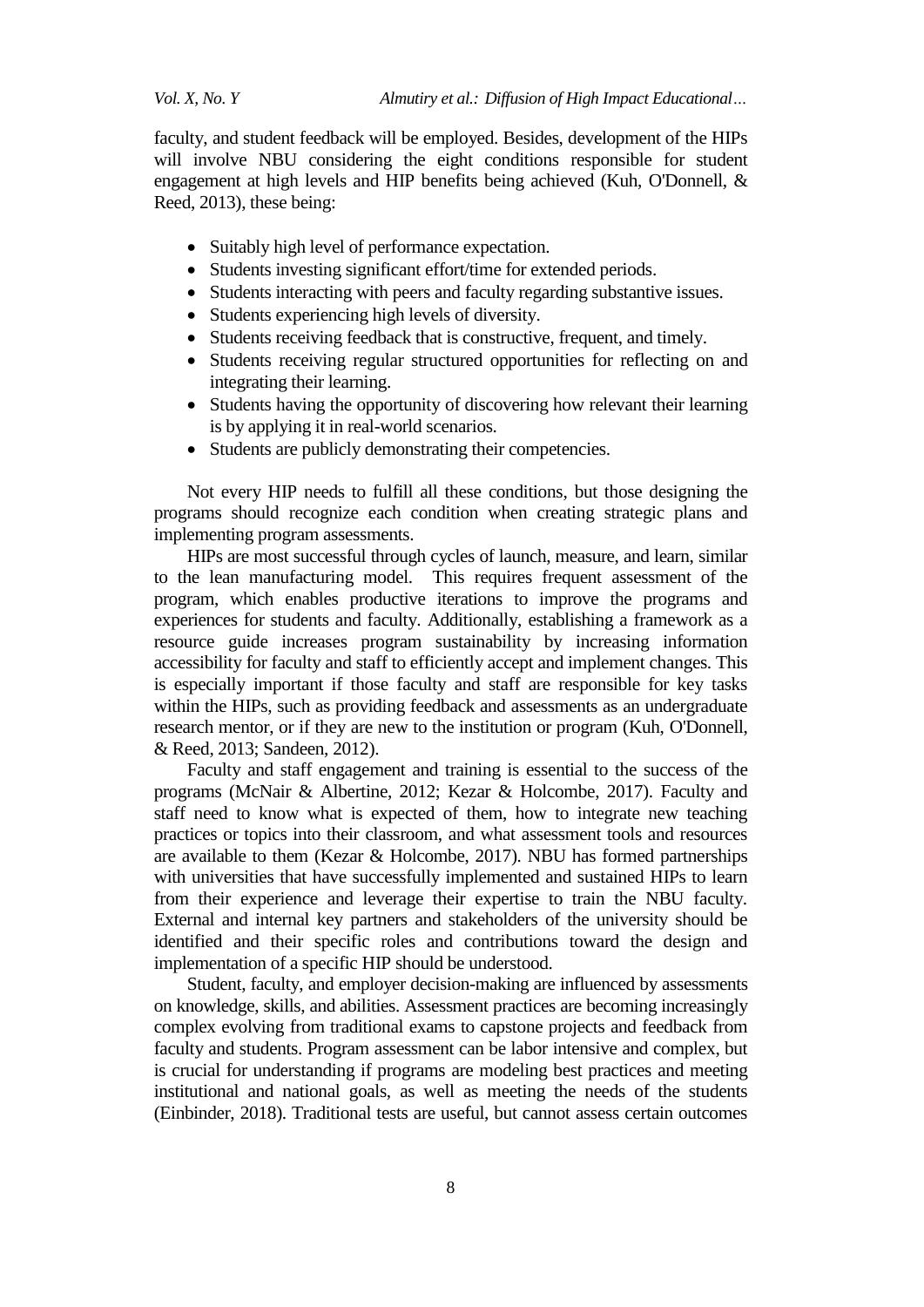such as leadership skills or willingness to learn, but instructors continue to use exams for reasons such as lack of time, funds, and knowledge of modern and appropriate methods (Wiggins, 2014; Haghnegahdar, 2013). When assessing student learning and skills, alternative assessment methods (e.g. research reports and writing assignments) should be weighted appropriately for comprehensive student evaluations (Miller, Imrie, & Cox, 2014). Additionally, faculty teaching evaluations should not only rely on how well they can instruct, but also on what methods they are using and how effective their teaching methods are. Utilizing assessment tools and both quantitative and qualitative metrics for each HIP is useful for collecting key information on the programs and making decisions on which elements of the HIPs should be kept, revised, or eliminated. For meaningful program evaluation and revision, baseline status of programs in relation to the university goals (e.g., critical thinking ability) should be documented prior to HIP launch. Adjustments to programs are most effective when there is data collected on the progress towards the original goal, student experience, and faculty/staff experience (White, 2018; Barr & Tagg, 1995).

The most common outcome studied for first-year seminars, learning communities, and undergraduate research is student perseverance, followed by academic performance. Behavioral, attitudinal, and learning outcomes are also commonly assessed, such as faculty and peer interactions, critical thinking skills, writing skills, and engagement level (Brownell & Swaner, 2009a; Tampke & Durodoye, 2013; Andrade, 2007). Upcraft, Gardner, and Barefoot (2004) state that colleges should have a broader palette when it comes to defining student success, which should include the development of career goals, exploration of identity, clarification of beliefs and values, the development of an awareness of multiculturalism, the development of feelings of civic responsibilities, and becoming more intellectually and academically competent (Upcraft, Gardner, & Barefoot, 2004). NBU has opted to undertake the evaluation of particular student outcomes on the basis of the targets, mission, and vision detailed in its HIP Strategic Planning.

To gain a full sense of the impact of the programs, data should be collected at different timepoints, throughout a semester, between two semesters, over the course of a year, and more longitudinally – over the course of the undergraduate experience and perhaps extend beyond to graduate studies or into alumni careers. It is important to note that frequently assessing programs can become burdensome to faculty members and can result in frustration. Bresciani suggests starting with a few learning outcomes to measure rather than attempting to assess everything every year. Once data is collected and assessed, strengths, weaknesses, gaps, and needs can be identified and used to iterate the programs and make them more sustainable and beneficial (Bresciani Zelna, & Anderson, 2004; Bowman, 2010; Limbach & Waugh, 2014).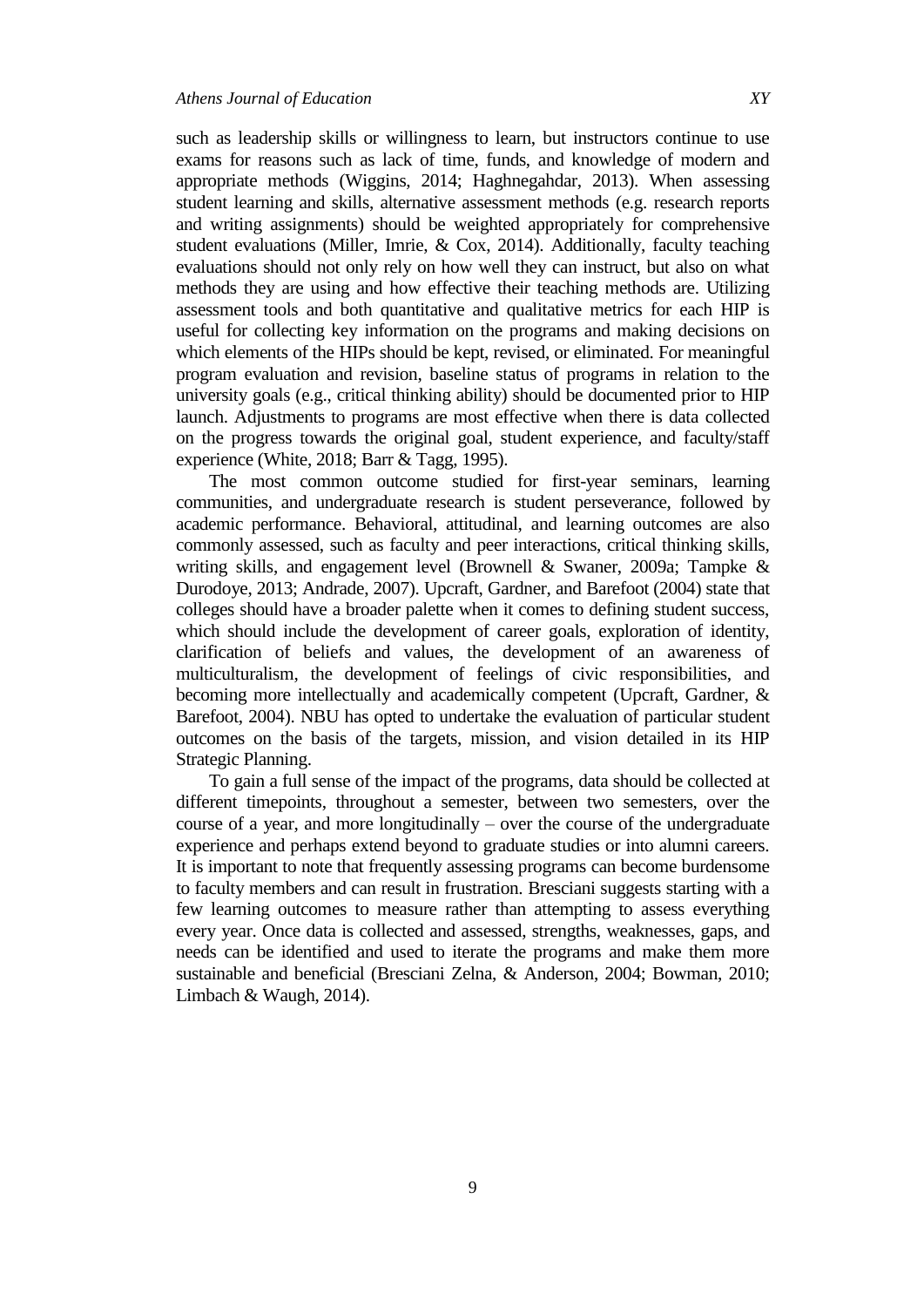#### **Implementation Plan**

To successfully implement its HIPs Plan, NBU identified key resources; developed metrics and key performance indicators; established a system for evaluating and revising programs; and developed a timeline for key activities. We plan to launch programs and execute key tasks outlined in the HIPs Implementation Plan, utilize assessment tools to track progress and key outcomes, and revise the programs as needed. NBU's HIPs Implementation Plan outlines key objectives over a five-year period to successfully integrate HIPs into the curriculum, extracurricular student life and achieve the desired core competencies. Successful implementation will create a high-impact education environment, establish intentional and integrative learning approaches that encourage competence transference to students, develop students' entrepreneurship and leadership skills, and instill effective soft skills that enable undergraduates to create meaningful connections between gained experiences.

Important supplemental activities involving project management, information dissemination, program sustainability, and quality control will be performed throughout the strategic plan. For knowledge-transfer and program success, partnerships have been formed with universities where HIPs are established and successful. These partnerships enable NBU faculty and staff training with distinguished HIPs experts, which will be leveraged upon program launch.

#### **Institutional Investment**

Increased outputs generally require an increase of inputs. Planning and implementing high-impact activities demand considerable time and effort from students, faculty, and staff to achieve learning objectives, and the level of investment depends on the intensity of the programs and assessment tools. Some high impact practices are very cost efficient such as common reading experiences – mainly requiring some administrative effort and leadership by faculty – or entry/exit seminars where first-year students interface with graduating students, spurring mentorship, whereas other HIPs are costly to develop, such as undergraduate research, especially if the necessary infrastructure and expertise need to be acquired (White, 2018; Limbach & Waugh, 2014). Investing in HIPs, incorporating meaningful assessments, and stimulating faculty willingness to participate is essential for successful program development and sustainability. Below, we describe some of the costs associated with HIPs in general and specifically to the HIPs that are being implemented at NBU.

## **University Investment**

A substantial amount of financial resources and time goes into developing and launching HIPs. NBU executives, faculty and staff have dedicated hundreds of hours to assessing the current state of the university, planning critical activities, and finalizing a strategic plan, and are anticipating dedicating considerable time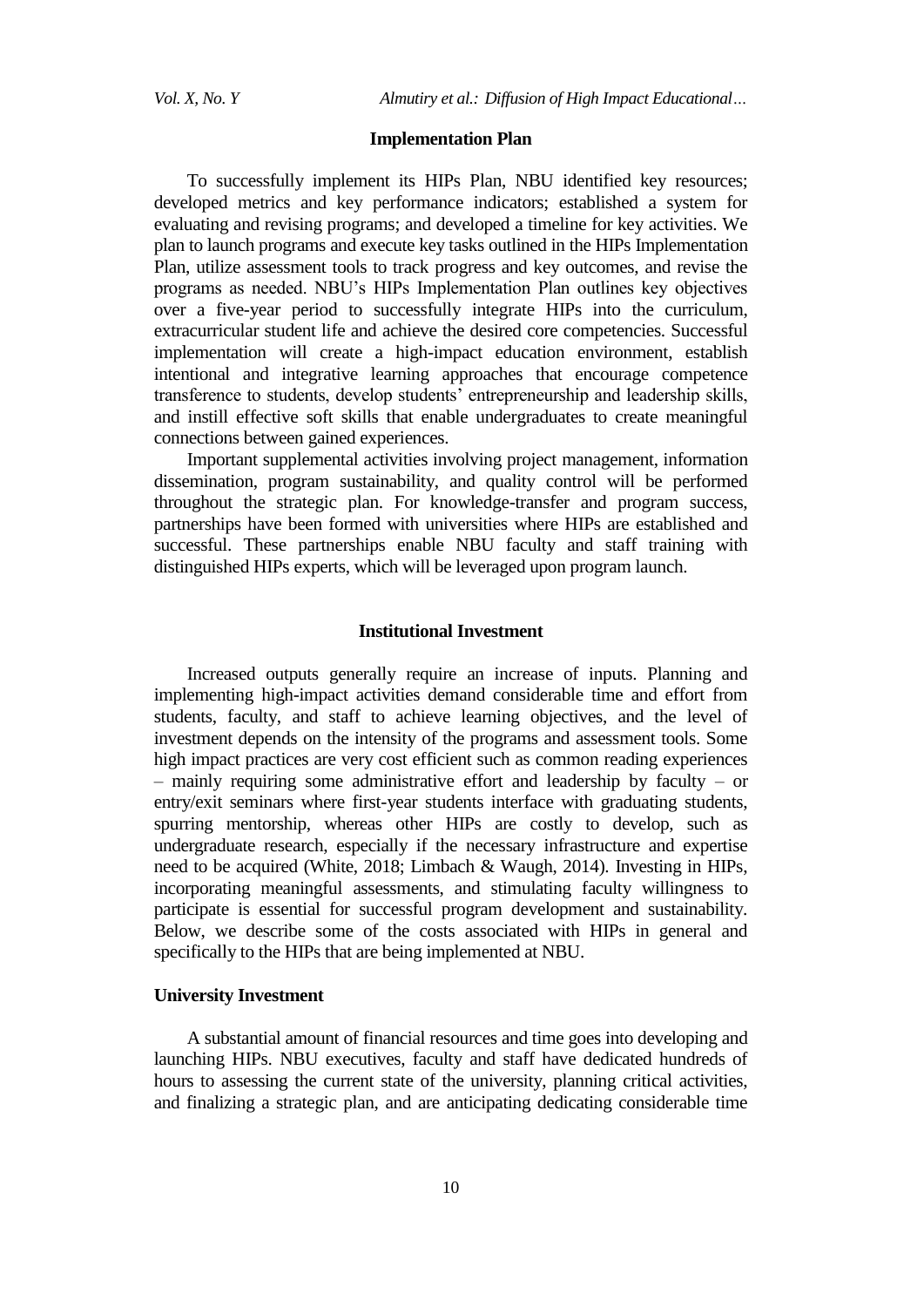over the next five years to implement, assess, and revise the HIPs. Some areas of investment may include acquiring physical and technology infrastructure, acquiring research equipment, synthesizing departments to oversee new programs, expanding the number of high-quality faculty and administrative staff, training and incentivizing faculty and administrative staff, and financially supporting students and faculty through scholarships and grants (White, 2018).

Seeking engagement with industry and the community, and forging partnerships with them, is now commonplace within higher education institutions, allowing them to produce students better suited to the workforce, but this can create additional pressure on universities and additional demands in that more specialized staff and a more robust administration are required. It has been shown (Baltaru & Soysal, 2018) that spending 1% more on goods and services means that there will be a 20% rise in the proportion of staff involved in administration; in UK higher education administrative staff levels are expanding at a higher rate than those of teaching staff (Baltaru, 2018; Temple, Callender, Grove, & Kersh, 2014; Temple, Callender, Grove, & Kersh 2016). This illustrates that the adoption of novel practices and systemic transformation can be highly disruptive and involve very significant change, requiring the intervention of highly effective administrators. One of NBU's central objectives is to implement both quality and capacity increases for staff, both administrative and academic; it is intended to accomplish this by acquiring new personnel, implementing robust training, and undertaking assessments employing the four key performance indicators detailed in the strategic plan.

## **Faculty Investment**

Faculty members are the driving force of educational programs, as they are the direct implementors and are involved in regular assessments of their students. The quality of NBU's academic programs, graduates, and knowledge production is predicated on the caliber and commitment of NBU's faculty. Instructors and faculty members will need to dedicate substantial amounts of time to train and be trained on new programs, teaching methods, and systems. Courses and assessment tools will need to be restructured, resulting in faculty time being dedicated to assessment activities, providing feedback to students and program administrators, and revising courses. As new programs are implemented and students increase their time dedicated to diverse experiences (e.g., undergraduate research), faculty and staff will need to be more available to support, guide, and mentor students. Time allotted to program development and sustainment can take away from faculty members' research initiatives and other professional appointments, stressing the importance of developing a system that will avoid frustrating faculty and encourage faculty to participate. This can be particularly difficult for universities if tenure and other incentives are not dependent on HIPs activities (White, 2018).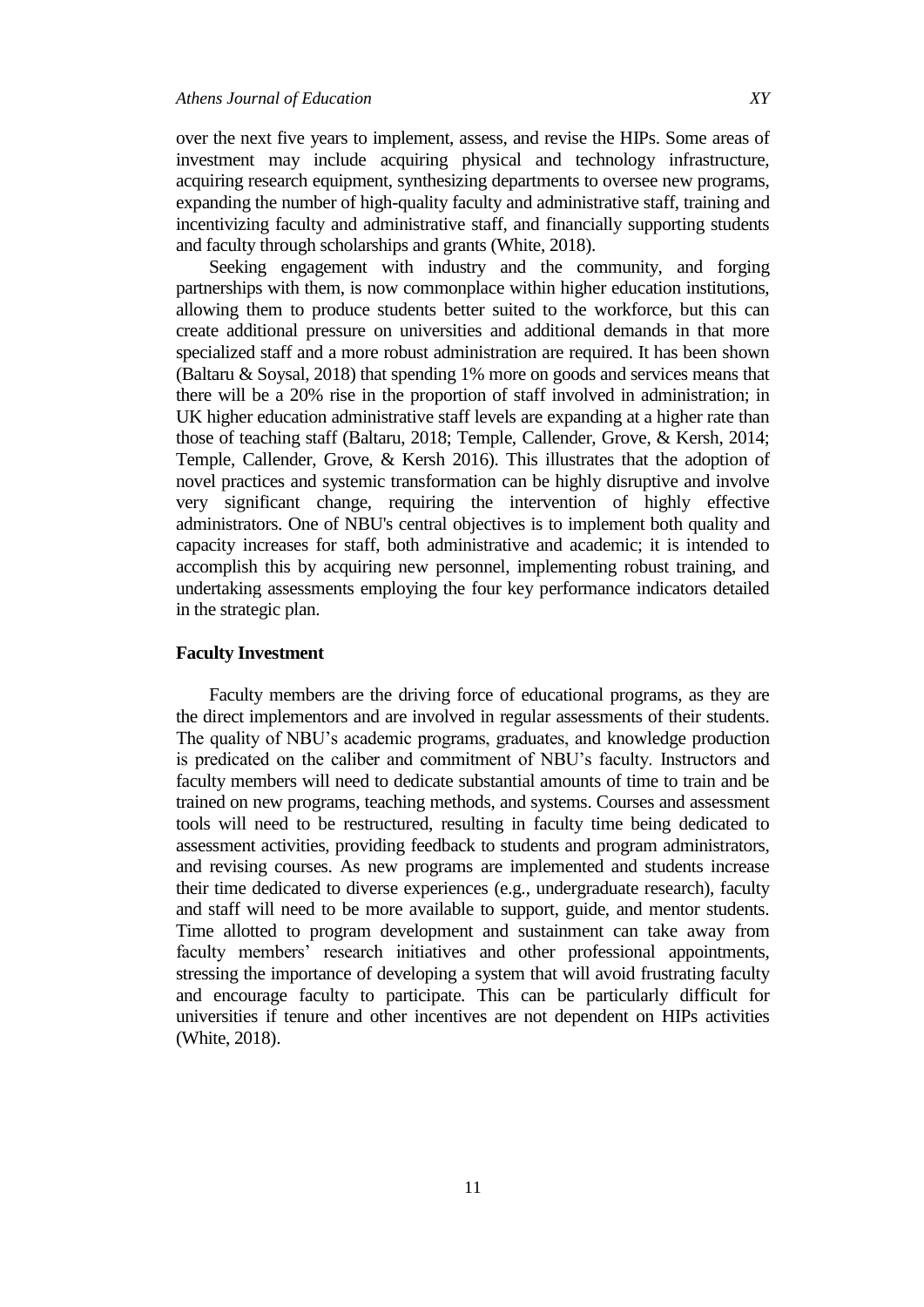# **Administrative and Staff Investment**

Universities' purpose and vision globally has widened to incorporate external relationships, the transference of technology and knowledge, regional development, enterprise and research, student services, marketing, strategic planning, and quality control (James, Marginson, & Considine, 2002; Krücken, Blümel, & Kloke, 2013; Baltaru & Soysal, 2018). This demands complex and robust administrative infrastructures that are able to address the requirements of students, faculty, and external actors and that have the ability to develop new skill sets and adapt themselves rapidly to institutional changes, e.g., NBU's systemic HIP implementation. Extant and newly recruited staff will need to be trained and give their feedback regarding training and existing frameworks. Faculty/student schedules will have to be coordinated, monitored, and restructured for the accommodation of HIPs. Administrators will have to be able to respond to student/faculty questioning about protocols and policies, in addition to dealing with compliance issues and setting a budget for activities and equipment needed for HIPs.

## **Student Investment**

Specific HIPs may take time away from core courses or from activities and responsibilities outside of education. Travel, additional course materials, increased time dedicated to school activities might reduce available time to work or earning potential. Additionally, the cost to participate and enroll may be outside the students' ability depending on the structure of the activity, which could create unequal program accessibility and limit the involvement of low-performing students (White, 2018). However, the cost of participating might reach the students social life and family duties especially in the Saudi culture.

# **Research-Related**

Upfront costs vary depending on the equipment and laboratory space already acquired by the university. Once these are established, the cost of actual projects is relatively low because materials, space, and equipment used in course laboratories can be used in research projects. Universities may choose to support undergraduate researchers by providing a stipend, but involvement could also be as a volunteer. Additional costs to consider for undergraduate research programs include software; research subject compensation (for human research); service fees; instructional materials; travel; and publications. The greatest costs associated with undergraduate research are faculty members' time and indirect costs, such as facilities and administrative costs. Faculty members leading undergraduate researcher is a major commitment of time and energy due to undergraduate students needing to be fully trained in basic techniques and laboratory safety, as well as mentoring students specific to their project, which will take time away from other professional activities faculty members need to perform that could contribute to tenure and other professional accolades (White, 2018).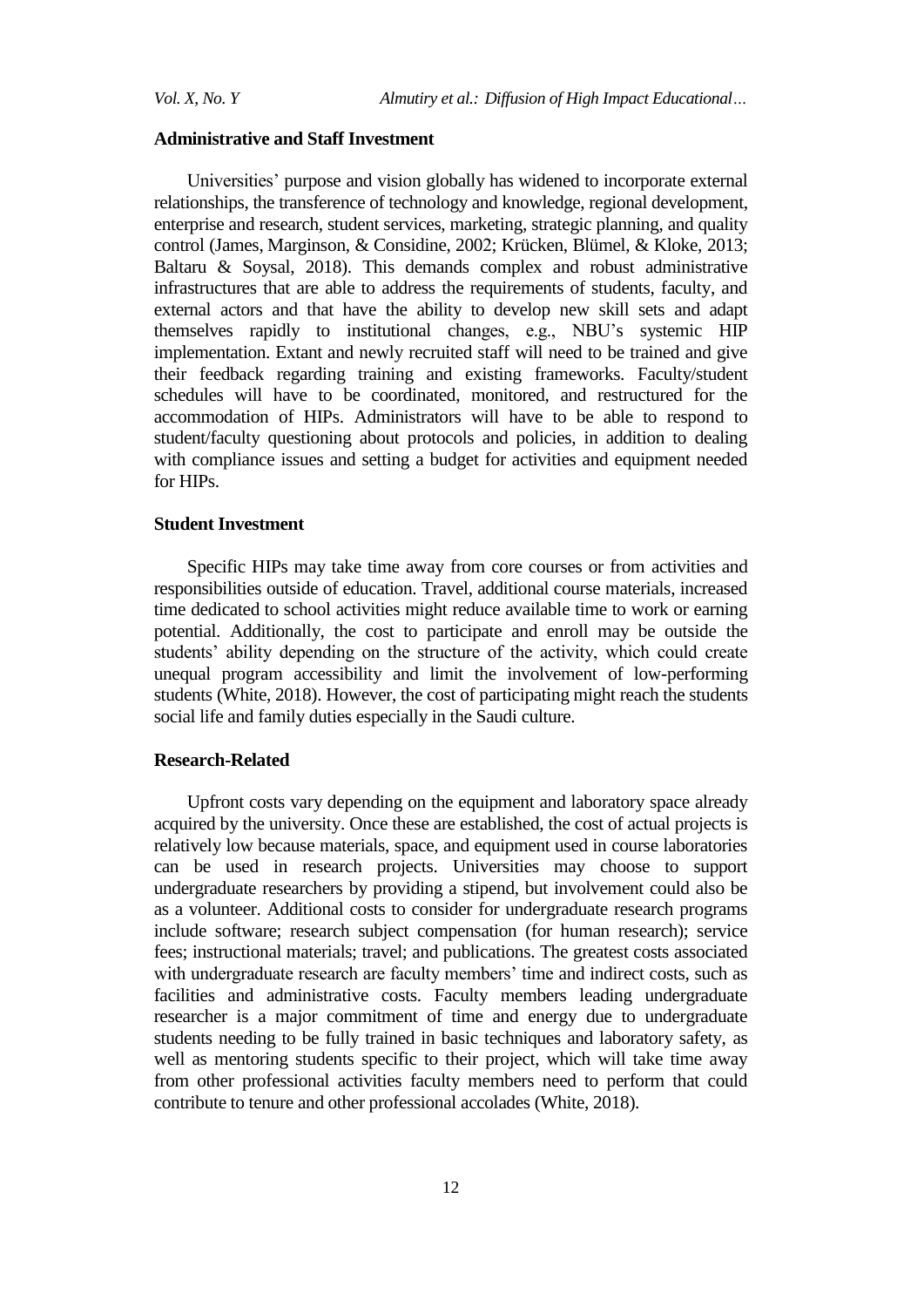## **First Year Seminars-Related**

Investment for first year seminars depends on the structure and frequency. Faculty time is the greatest investment, as they will need to determine the structure and topics, and ultimately instruct the courses. Additional areas of investment can include cost of course materials, field trips, honorarium/guest lecturers, reference materials for instructors, reference materials for students, and light refreshments. UC Davis provides mini grants of \$500 to cover various expenses (Schmidt & Graziano, 2016; Finley & Kuh, 2016).

# **Learning Communities**

There are many different types of learning communities, and their costs will be variable depending upon how programs are structured and their anticipated timeframe. Oakland University defines the learning community as being a "crossdisciplinary, faculty-driven group of 6-12 members engaging in a year-long program to promote the scholarship of teaching and learning." The Centre for Excellence in Teaching and Learning at Oakland University offers \$1,500 towards the costs of travel, materials, and books that can support the implementation of the learning community (Finley & Kuh 2016).

# **Common Intellectual Experiences**

Similar to the other HIPs, common intellectual experiences can vary in structure, which will dictate the level of investment. Ursinus College implemented CIEs as a two-semester course for all first-year students to engage students in conversation about central questions, cultivate self-knowledge needed to live an independent and responsible life, and to establish an enjoyable intellectual community for students and faculty. Classes were limited to 16 students and involved faculty from all disciplines. Similarly, Union College encouraged intellectual experiences through student-faculty dinners, speaker receptions, and cultural and academic trips, and provided grants up to \$1,000 to cover these types of activities (White, 2018).

Cost can be reduced by using open educational resources and if resources are shared across programs and disciplines. Partnering with the community or industry could potentially relieve some financial stress if the partners are willing to cover a portion of the program costs (e.g., student travel or materials). Identifying program champions across campus and maintaining motivation to improve programs is crucial to the success of HIPs. Universities need to balance the needs of faculty, staff and mentors to ensure that they have sufficient time to perform their primary duties, teach core courses and accomplish their own research goals.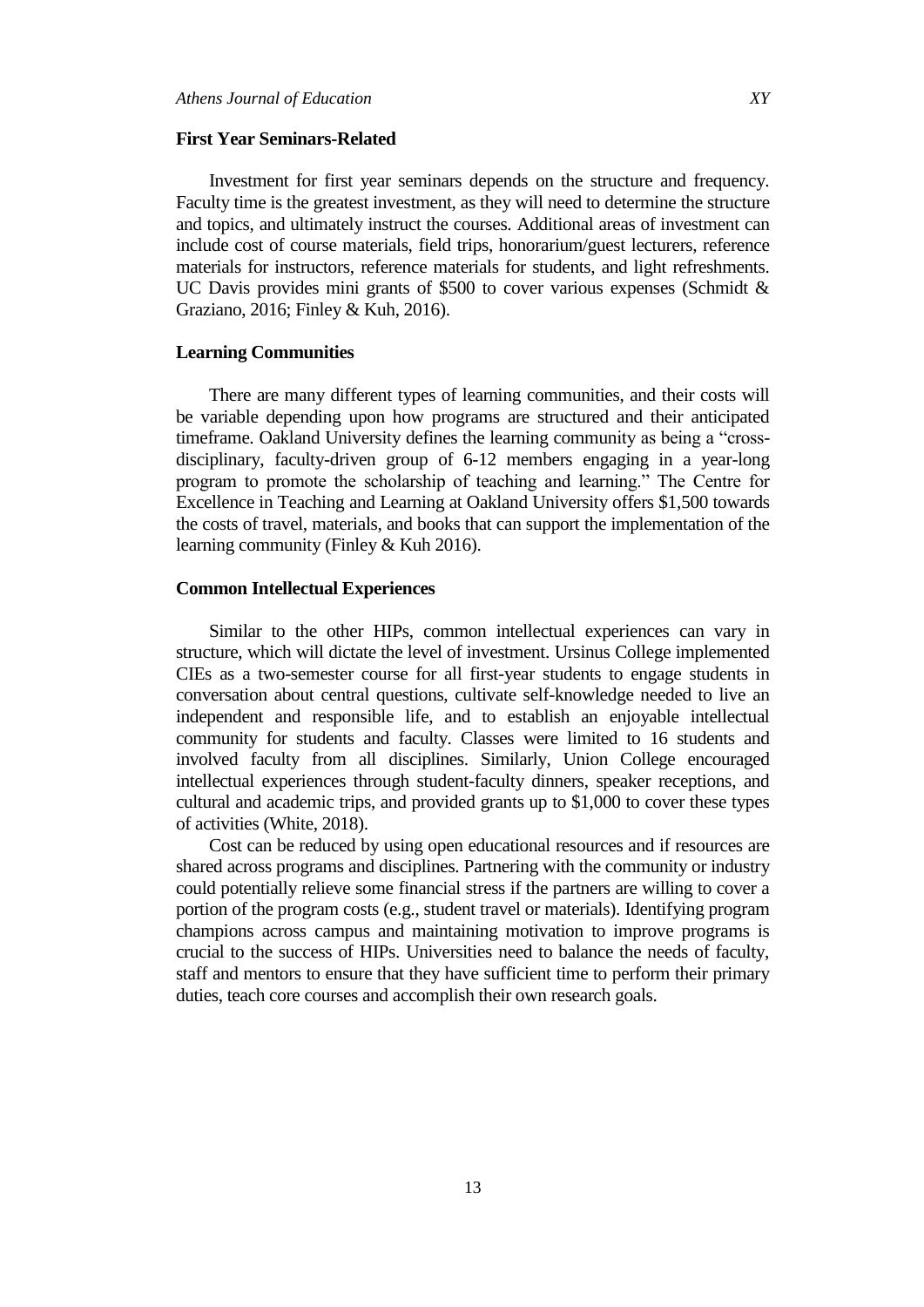#### **Conclusions**

High-impact education practices are utilized by top-tier education programs and can result in increased retention and improved student outcomes. Universities play a critical role in fueling the regional marketplace and have the responsibility of developing individuals that are well-equipped to quickly join and contribute to the economy and society.

Saudi Arabia is in a period of reform to build a prosperous, knowledge-based economy. This national goal spurs innovation across all sectors including higher education to achieve the key objectives outlined in the Vision 2030 plan. There are many challenges faced by universities in Saudi Arabia, one being developing effective programs that address the needs of employers and the evolving marketplace. HIPs improve deep learning, impacting the country workforce by adding the value of gaining the essential competencies before joining the labor market. The workforce obtaining core competencies will influence the economy by providing well-trained personnel to quickly training students to contribute to the economy's development.

Northern Border University plans to implement four synergistic high-impact practices that are commonly utilized by world-class universities and provides a framework and key considerations as a resource for other universities in Saudi Arabia.

#### References

- Alabdulmenem, F. M. (2016). Measuring the Efficiency of Public Universities: Using Data Envelopment Analysis (DEA) to Examine Public Universities in Saudi Arabia. *International Education Studies*, *10*(1), 137.
- Alharbi, E. A. R. (2016). Higher Education in Saudi Arabia: Challenges to Achieving World-Class Recognition. *International Journal of Culture and History (EJournal)*, *2*(4), 169-172.
- Andrade, M. S. (2007). Learning Communities: Examining Positive Outcomes. *Journal of College Student Retention: Research, Theory & Practice*, *9*(1), 1-20.
- Association of American Colleges & Universities AACU (2015). *Assessment for Learning: Building a New Curriculum at Charles and Stella Guttman Community College*. Retrieved from: https://www.aacu. org/campus-model/assessment-learningbuilding-new-curriculum-charles-and-stella-guttman-community. [Accessed 12 March 2020]
- Baltaru, R. D. (2018): Do Non-Academic Professionals Enhance Universities' Performance? Reputation vs. Organization. *Studies in Higher Education*, *44*(7), 1183-1196.
- Baltaru, R. D., & Soysal, Y. N. (2018). Administrators in Higher Education: Organizational Expansion in a Transforming Institution. *Higher Education*, *76*(2), 213-229.
- Barr, R. B., & Tagg, J. (1995). From Teaching to Learning A New Paradigm for Undergraduate Education. *Change: The Magazine of Higher Learning*, *27*(6), 12-26.
- Bowman, N. A. (2010). Assessing Learning and Development among Diverse College Students. *New Directions for Institutional Research*, *2010*(145), 53-71.
- Bresciani, M. J., Zelna, C. L., & Anderson, J. A. (2004). *Assessing Student Learning and Development: A Handbook for Practitioners*. United States: NASPA.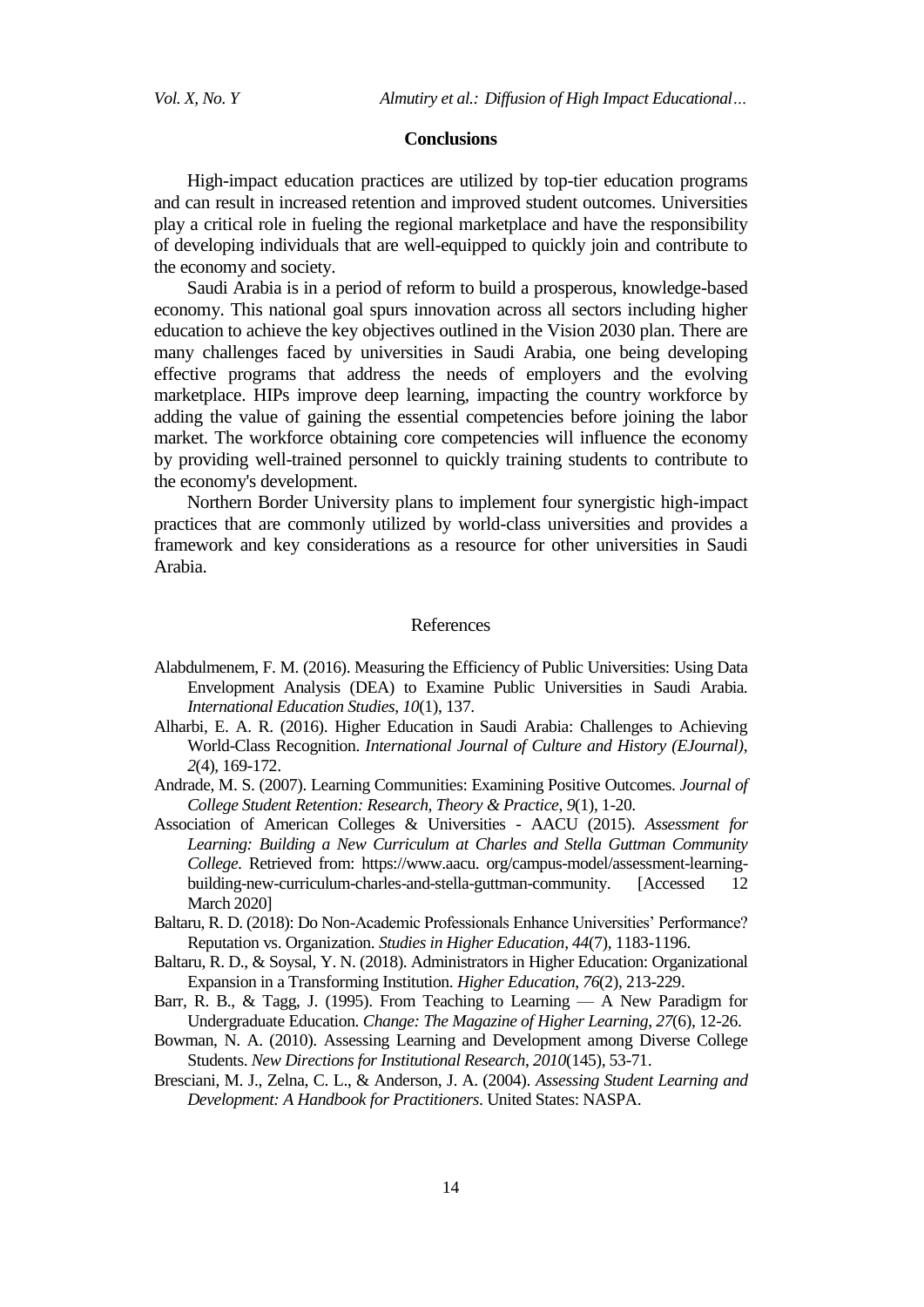- Brownell, J., & Swaner, L. (2009a). High-Impact Practices: Applying the Learning Outcomes Literature to the Development of Successful Campus Programs. *Peer Review*, *11*(2), 26.
- Brownell, J., & Swaner, L. (2009b). Outcomes of High-Impact Educational Practices: A Literature Review. *Association of American Colleges & Universities: Diversity and Democracy*, *12*(2).
- Buyarski, C., & Landis, C. (2014). Using an ePortfolio to Assess the Outcomes of a First-Year Seminar: Student Narrative and Authentic Assessment. *International Journal of EPortfolio*, *4*(1), 49-60.
- COMEVO (2018, June 27). *How to Implement High Impact Practices*. Retrieved from: [https://www.comevo.com/implement-high-impact-practices/.](https://www.comevo.com/implement-high-impact-practices/) [Accessed 12 March 2020]
- Dedman, B. (2018, September 21). High-Impact Practices Help Students Succeed During University Expansion. Retrieved from [https://www.aacu.org/campus-model/high](https://www.aacu.org/campus-model/high-impact-practices-help-students-succeed-during-university-expansion)[impact-practices-help-students-succeed-during-university-expansion.](https://www.aacu.org/campus-model/high-impact-practices-help-students-succeed-during-university-expansion) [Accessed 12 March 2020]
- Einbinder, S. (2018). A Process and Outcome Evaluation of a One-Semester Faculty Learning Community: How Universities Can Help Faculty Implement High Impact Practices. *InSight: A Journal of Scholarly Teaching*, *13*(4), 40-58.
- Fink, L. D., & Fink, D. (2016). Five High-Impact Teaching Practices. *Collected Essays on Learning and Teaching*, *9*, 3-18.
- Finley, A., & Kuh, G. D. (2016). The Case for Connecting First-Year Seminars and Learning Communities. In *Building synergy for high-impact educational initiatives: First-year seminars and learning communities* (pp. 3-18). Columbia, SC: National Resource Center for the First Year Experience and Students in Transition and the Washington Center for Improving the Quality of Undergraduate Education.
- Finley, A., & McNair, T. (2013). Assessing Underserved Students ' Engagement in High-Impact Practices. *Association of American Colleges and Universities*, 1-68.
- Haghnegahdar, A. (2013). Alternatives to Heavily-Weighted Final Exams in Engineering Courses. *Teaching Innovation Projects*, *3*(1).
- Hansen, M. J., Chism, L. P., & Trujillo, D. T. (2012). The Synergy of and Readiness for High Impact Practices during the First-Year of College. Paper Presented at the *Association for Institutional Research (AIR) Annual Forum*. New Orleans, LA.
- James, P., Marginson, S., & Considine, M. (2002). The Enterprise University: Power, Governance and Reinvention in Australia. *Academe*, *88*.
- Kezar, A., & Holcombe, E. (2017). Support for High-Impact Practices: A New Tool for Administrators. *Liberal Education*, *103*(1), n1.
- Kingdom of Saudi Arabia. (2016). KSA Vision 2030 Strategic Objectives and Vision Realization Programs. Retrieved from: https://vision2030.gov.sa/sites/default/files/vi sion/Vision Realization Programs Overview.pdf. [Accessed 12 March 2020]
- Kinzie, J. (2011, March). High-Impact Practices: Promoting Engagement and Student and Academic Affairs. In *American College Personnel Association Annual Convention*.
- Koch, S. S., Griffin, B. Q., & Barefoot, B. O. (2014). National Survey of Student Success Initiatives at Two-Year Colleges. Retrieved from: https://elimindset.com/wp-content /uploads/2016/03/National-2-yr-Survey-Student-Success-Initiatives.pdf. [Accessed 12 March 2020]
- Krücken, G., Blümel, A., & Kloke, K. (2013). The Managerial Turn in Higher Education? On the Interplay of Organizational and Occupational Change in German Academia. *Minerva*, *51*(4), 417-442.
- Kuh, G. D. (2008). *High-Impact Educational Practices: What They Are, Who Has Access to Them, and Why They Matter*. Association of American Colleges and Universities.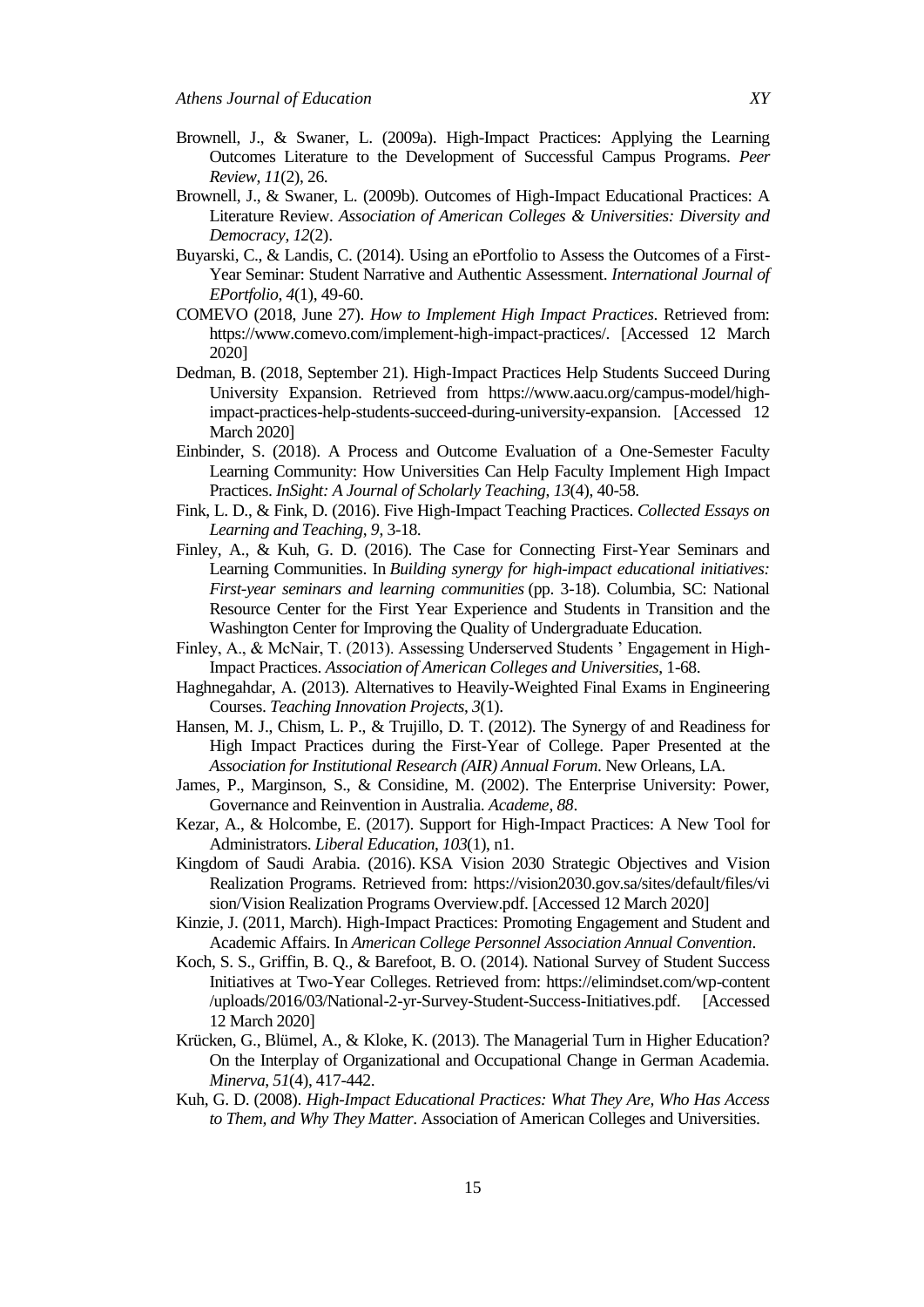- Kuh, G. D. (2012). What Matters to Student Success: The Promise of High-Impact Practices. In *12th Annual Texas A&M Assessment Conference*.
- Kuh, G. D., O'Donnell, K., & Reed, S. D. (2013). Ensuring Quality & Taking High-Impact Practices to Scale. In *AAC & U, Association of American Colleges and Universities*.
- Limbach, B., & Waugh, W. (2014). Implementing a High-Impact, Critical Thinking Process in a Learner-Centered Environment. *Journal of Higher Education Theory and Practice*, *14*(1), 95-99.
- McNair, T. B., & Albertine, S. (2012). Seeking High-Quality, High-Impact Learning: The Imperative of Faculty Development and Curricular Intentionality. *Peer Review*, *14*(3), 4.
- Miller, A. H., Imrie, B. W., & Cox, K. (2014). *Student Assessment in Higher Education: A Handbook for Assessing Performance*. *Student Assessment in Higher Education: A Handbook for Assessing Performance*. Routledge.
- Moon, S., Sullivan, E., Hershey, J., Walker, S., Bonsangue, M., Filowitz, M., et al. (2013). High-Impact Educational Practices as Promoting Student Retention and Success. In *the Proceedings of the 9th Annual National Symposium on Student Retention* (pp. 4-6).
- National Survey of Student Engagement (2007). Experiences that Matter: Enhancing Student Learning and Success. In *Experiences that Matter: Enhancing Student Learning and Success*. National Survey of Student Engagement.
- Oxford Business Group (2015, November 24). *Saudi Arabia Expands Educational Offerings at All Levels*. Oxford Business Group.
- Salmi, J. (2009). *The Challenge of Establishing World Class Universities*. *The Challenge of Establishing World Class Universities*. World Bank.
- Sandeen, C. (2012). High-Impact Educational Practices: What We Can Learn from the Traditional Undergraduate Setting. *Continuing Higher Education Review*, *76*, 81–89.
- Schmidt, L. C., & Graziano, J. (2016). *Building Synergy for High-Impact Educational Initiatives: First-Year Seminars and Learning Communities.* National Resource Center for the First-Year Experience and Students in Transition. University of South Carolina.
- Tampke, D., & Durodoye, R. (2013). Improving Academic Success for Undecided Students: A First-Year Seminar/Learning Community Approach. *Learning Communities: Research & Practice*, *1*(2), 3.
- Temple, P., Callender, C., Grove, L., & Kersh, N. (2014) *Managing the Student Experience in a Shifting Higher Education Landscape*. Report to the Higher Education Academy. York: Higher Education Academy.
- Temple, P., Callender, C., Grove, L., & Kersh, N. (2016). Managing the Student Experience in English Higher Education: Differing Responses to Market Pressures. *London Review of Education*, *14*(1), 33-46.
- Upcraft, M., Gardner, J. N., & Barefoot, B. O. (2004). *Challenging and Supporting the First-Year Student: A Handbook for Improving the First Year of College*. San Francisco, California: Jossey-Bass.
- White, A. (2018). Understanding the University and Faculty Investment in Implementing High-Impact Educational Practices. *Journal of the Scholarship of Teaching and Learning*, *18*(2), 118-135.
- Wiggins, G. (2014). *Final Exams vs. Projects – Nope, False Dichotomy*. Retrieved from: https://grantwiggins.wordpress.com/2014/01/01/final-exams-vs-projects-nope-falsedichotomy-a-practical-start-to-the-blog-year/. [Accessed 30 March 2020]
- Young, D. G., Hopp, J. M., & National Resource Center for the First-Year Experience and Students (2014). *2012-2013 National Survey of First-Year Seminars: Exploring High-Impact Practices in the First College Year. Research Reports on College*